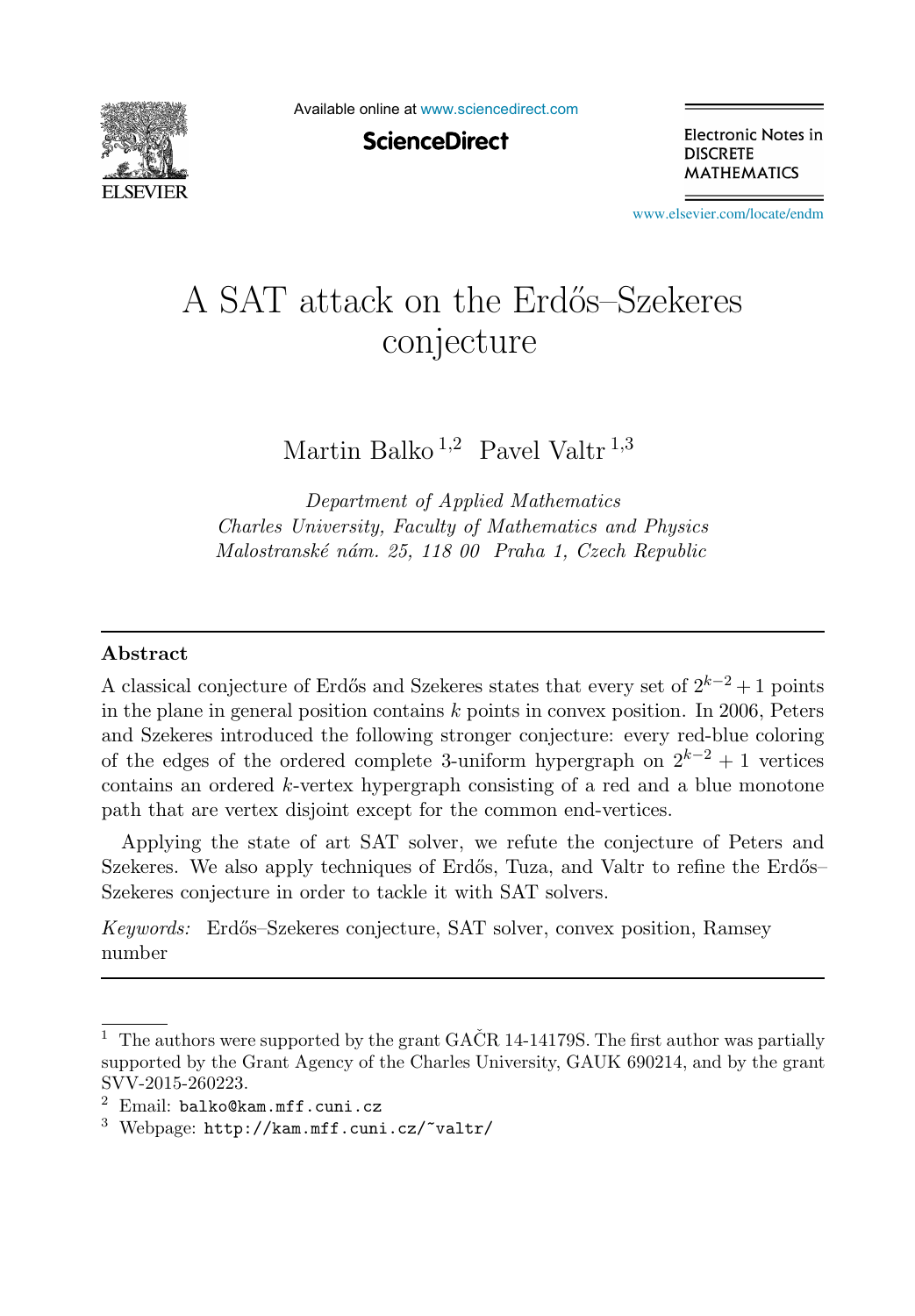## 1 Introduction

The *Erdős–Szekeres theorem* [\[5\]](#page-6-0) is, without an exaggeration, one of the most important results in Ramsey theory. It says that for every integer  $k \geq 2$  there is a least number  $ES(k)$  such that every set of  $ES(k) + 1$  points in the plane in *general position* (no three points lie on a common line and all x-coordinates are distinct) contains  $k$  points in convex position. Erdős and Szekeres [\[5\]](#page-6-0) proved an upper bound  $ES(k) \leq {2k-4 \choose k-2}$  and posed the *Erdős–Szekeres conjecture*, stating that  $ES(k) = 2^{k-2}$  for every  $k \geq 2$ .

In the 1960s, Erdős and Szekeres [\[6\]](#page-6-1) supported their conjecture with the lower bound ES(k) >  $2^{k-2}$ . Despite many efforts, the Erdős–Szekeres conjecture is known to hold only for  $k \leq 6$  and is open for  $k > 6$ . The case  $k = 6$  was proven by Peters and Szekeres [\[10\]](#page-6-2) who carried out an exhaustive computer search.

Applying the state of art SAT solver, we refute a natural strengthening of the Erdős–Szekeres conjecture introduced by Peters and Szekeres [\[10\]](#page-6-2). We also apply techniques of Erd˝os et al. [\[7\]](#page-6-3) to refine the Erd˝os–Szekeres conjecture in order to tackle it with SAT solvers. Despite this attempt, the Erd˝os–Szekeres conjecture remains open.

# 2 The Peters–Szekeres conjecture

Points  $p_1, \ldots, p_k \in \mathbb{R}^2$  with increasing x-coordinates form a k-cap if the slopes of the lines  $\overline{p_1p_2}, \ldots, \overline{p_{k-1}p_k}$  are decreasing. The points  $p_1, \ldots, p_k$  form a k-cup if the slopes are increasing. For integers  $a, u \geq 2$ , let  $N(a, u)$  be the maximum size of a set of points in the plane in general position with no a-cap and no u-cup. Note that vertices of every  $k$ -cap and  $k$ -cup are in convex position and thus we have  $ES(k) \le N(k, k)$ .

Erdős and Szekeres [\[5\]](#page-6-0) proved the bound  $ES(k) \leq {2k-4 \choose k-2}$  by showing

<span id="page-1-0"></span>
$$
N(a, u) = \binom{a + u - 4}{a - 2} = \binom{a + u - 4}{u - 2} \tag{1}
$$

for all integers  $a, u \geq 2$ . Recently, Fox et al. [\[8\]](#page-6-4) suggested the following framework for studying the Erdős–Szekeres theorem in terms of ordered hypergraphs. Let  $K_N^3$  be the complete 3-uniform hypergraph with the vertex set  $\{1, \ldots, N\}$ ordered by a linear ordering  $\lt$ . For vertices  $v_1 \lt \cdots \lt v_k$  of  $K_N^3$ , the edges  ${v_1, v_2, v_3}, {v_2, v_3, v_4}, \ldots, {v_{k-2}, v_{k-1}, v_k}$  form a monotone path of length k, or k-path for short. A coloring of  $K_N^3$  is a mapping that assigns either a red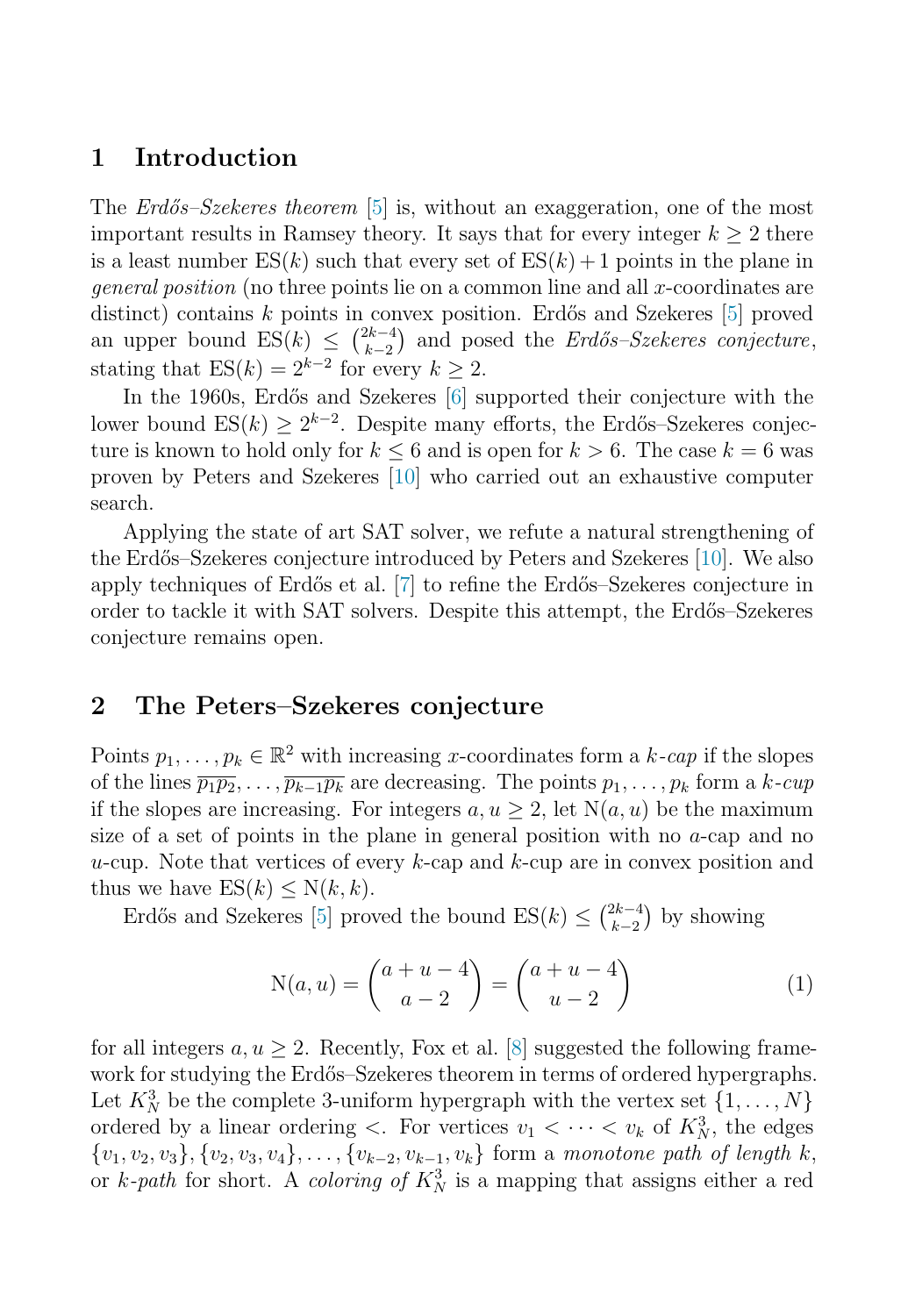or a blue color to every edge of  $K_N^3$ . Let  $\widehat{N}(a, u)$  be the maximum number N such that there is a coloring of  $K_N^3$  with no red a-path and no blue u-path.

We now observe that  $N(a, u) \leq \widehat{N}(a, u)$  for all integers  $a, u \geq 2$ . Let P be a point set in the plane in general position. We color every triple  $T$  of points from  $P$ , ordered by x-coordinates, red if  $T$  is oriented clockwise and blue if  $T$ is oriented counterclokwise. Every coloring of  $K_N^3$  obtained in this way from some point set of size  $N$  is called *realizable*. The inequality follows, as, for every  $k \geq 3$ , k-caps and k-cups in P are in one-to-one correspondence with red and blue, respectively, k-paths in the realizable coloring obtained from P.

A straightforward generalization of the proof of [\(1\)](#page-1-0) gives  $\hat{N}(a, u) = N(a, u)$ for all  $a, u > 2$ . Peters and Szekeres [\[10\]](#page-6-2) conjectured that a similar phenomenon occurs for the Erdős–Szekeres conjecture. We state this formally.

If  $P$  is a point set in the plane in general position, then every  $k$ -tuple of points from  $P$  in convex position is a union of an  $a$ -cap and a  $u$ -cup with common endpoints where a and u are some integers satisfying  $a + u - 2 = k$ . Using this fact, Peters and Szekeres [\[10\]](#page-6-2) generalized the notion of a convex position to the hypergraph setting as follows. For  $k \geq 2$ , an ordered 3-uniform hypergraph H on k vertices is called a *(convex)* k-gon if H consists of a red and a blue monotone path that are vertex disjoint except for the common end-vertices. We allow paths in  $H$  with two vertices and no edges. Note that there are  $2^{k-2}$  pairwise non-isomorphic k-gons for every  $k \geq 2$ . Let  $\widehat{ES}(k)$  be the maximum number N such that there is a coloring of  $K_N^3$  with no k-gon.

If P is a set of points in the plane in general position, then  $k$ -tuples of points from  $P$  in convex position are in one-to-one correspondence with  $k$ gons in the realizable coloring of  $K^3_{|P|}$  obtained from P. Thus we have  $2^{k-2} \leq$  $ES(k) \leq ES(k)$  for every  $k \geq 2$ . On the other hand, every monochromatic k-path is a k-gon, thus from  $\widehat{N}(a, u) = \binom{a + u - 4}{a - 2}$  we obtain  $\widehat{ES}(k) \leq \binom{2k-4}{k-2}$ .

For  $2 \leq k \leq 5$ , Peters and Szekeres [\[10\]](#page-6-2) showed  $\widehat{\text{ES}}(k) = 2^{k-2}$ . For  $k = 5$ this was shown by an exhaustive computer search. Peters and Szekeres conjectured that this equality is satisfied for every  $k \geq 2$ . We call this conjecture the Peters–Szekeres conjecture. As our main result we refute this conjecture.

**Theorem 2.1** We have  $\widehat{ES}(7) > 32$  and  $\widehat{ES}(8) > 64$ .

# 3 The Erd˝os–Szekeres conjecture revisited

In this section we introduce an equivalent version of the Peters–Szekeres conjecture that we use later in a search for a counterexample. Our approach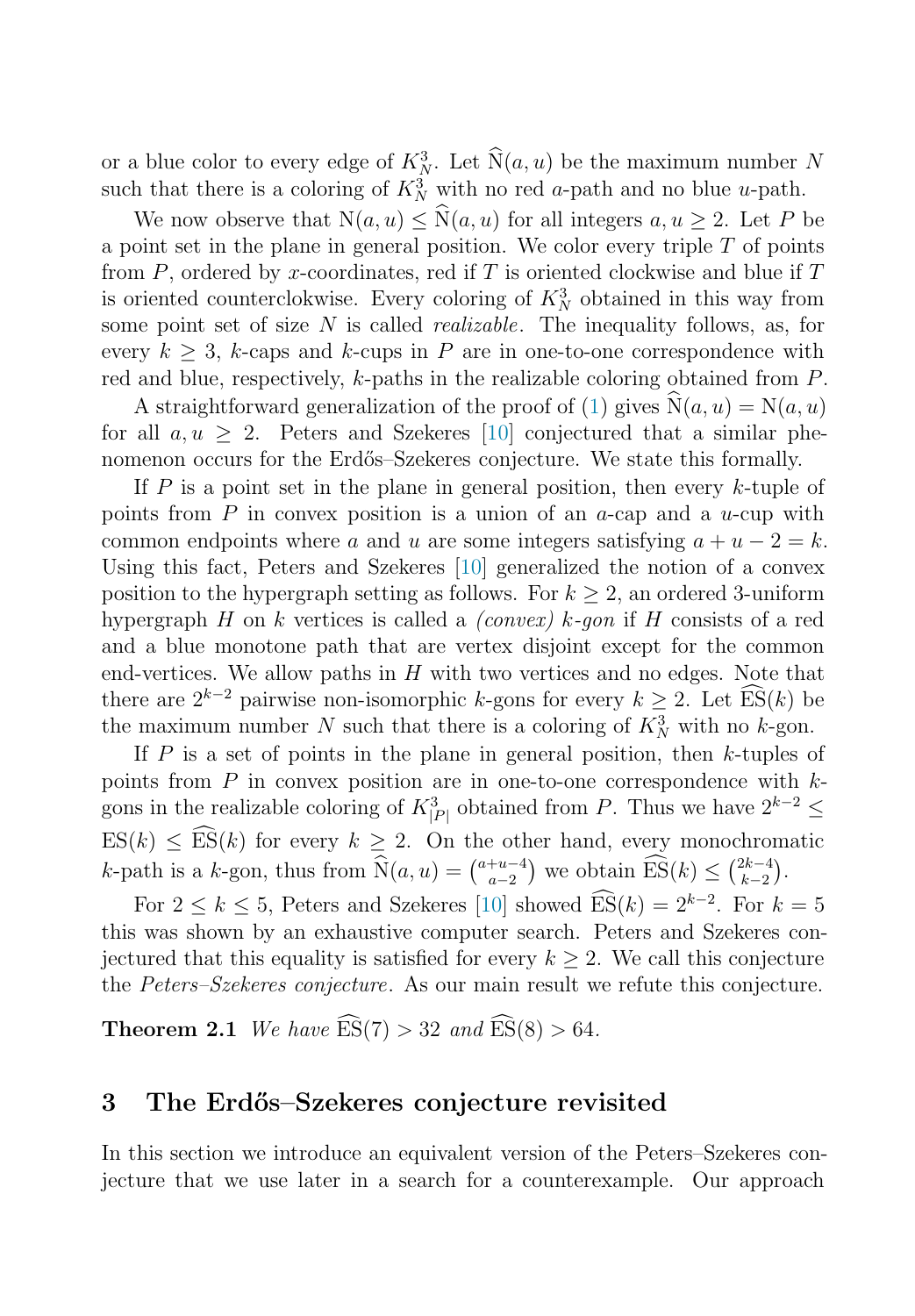<span id="page-3-0"></span>is based on the following equivalent version of the Erdős–Szekeres conjecture introduced by Erdős et al. [\[7\]](#page-6-3).

For integers  $a, u, k$  that satisfy  $2 \le a, u \le k \le a + u - 2$ , let  $N(a, u, k)$  be the maximum number  $N$  such that there is a set of  $N$  points in the plane in general position with no  $a$ -cap, no  $u$ -cup, and no  $k$  points in convex position.

Conjecture 3.1 (Erdős et al.[\[7\]](#page-6-3)) For all integers  $a, u, k$  with  $2 \le a, u \le$  $k \leq a + u - 2$ , we have  $N(a, u, k) = \sum_{i=k-a+2}^{u} N(i, k+2-i)$ . In particular,  $N(a, u, k) = \sum_{i=k-a+2}^{u} {k-2 \choose i-2}.$ 

Erdős et al.  $[7]$  showed that Conjecture [3.1](#page-3-0) is equivalent with the Erdős-Szekeres conjecture and proved the inequality  $N(a, u, k) \ge \sum_{i=k-a+2}^{u} {k-2 \choose i-2}$  for all  $a, u, k$  with  $2 \le a, u \le k \le a + u - 2$ .

The best known upper bound for  $N(a, u, k)$  is  $N(a, u, k) \leq {a+u-4 \choose a-2}$ , which is obtained from the trivial estimate  $N(a, u, k) \le N(a, u)$ . For  $k = a + u - 2$ , Conjecture [3.1](#page-3-0) is true by [\(1\)](#page-1-0), as  $N(a, u, k) = N(a, u)$  in this case. For  $k =$  $a+u-3$ , Conjecture [3.1](#page-3-0) says  $N(a, u, k) = {a+u-5 \choose u-3} + {a+u-5 \choose u-2} = {a+u-4 \choose u-2}$ , which is again true.

The gap between known bounds for  $N(a, u, k)$  appears first for  $k = a+u-4$ . By a more careful analysis of this first nontrivial case, we improve the best known upper bound by one for the case  $a = 4$ . The proof is omitted.

**Proposition 3.2** For every integer  $k \geq 3$ , we have  $N(4, k, k) \leq {k \choose 2} - 1$ .

<span id="page-3-1"></span>Now, we introduce a version of Conjecture [3.1](#page-3-0) for the hypergraph setting. For integers  $a, u, k$  that satisfy  $2 \le a, u \le k \le a + u - 2$ , let  $\hat{N}(a, u, k)$  be the maximum number N such that there is a coloring of  $K_N^3$  with no red a-path, no blue *u*-path, and no  $k$ -gon.

<span id="page-3-2"></span>**Conjecture 3.3** For all integers  $a, u, k$  with  $2 \le a, u \le k \le a + u - 2$ , we have  $\widehat{N}(a, u, k) = \sum_{i=k-a+2}^{u} \widehat{N}(i, k+2-i) = \sum_{i=k-a+2}^{u} \overline{\binom{k-2}{i-2}}$ .

A straightforward generalization of the approach of Erdős et al. [\[7\]](#page-6-3) gives the following statement whose proof is again omitted.

Proposition 3.4 Conjecture [3.3](#page-3-1) is equivalent with the Peters–Szekeres conjecture.

The main profit gained by considering  $\widehat{N}(a, u, k)$  is that Conjecture [3.3](#page-3-1) is, in a certain sense, finer than the Peters–Szekeres conjecture. This allows us to employ an exhaustive computer search for larger values of  $k$  in order to find a coloring of  $K_N^3$  with no red a-path, no blue u-path, and no k-gon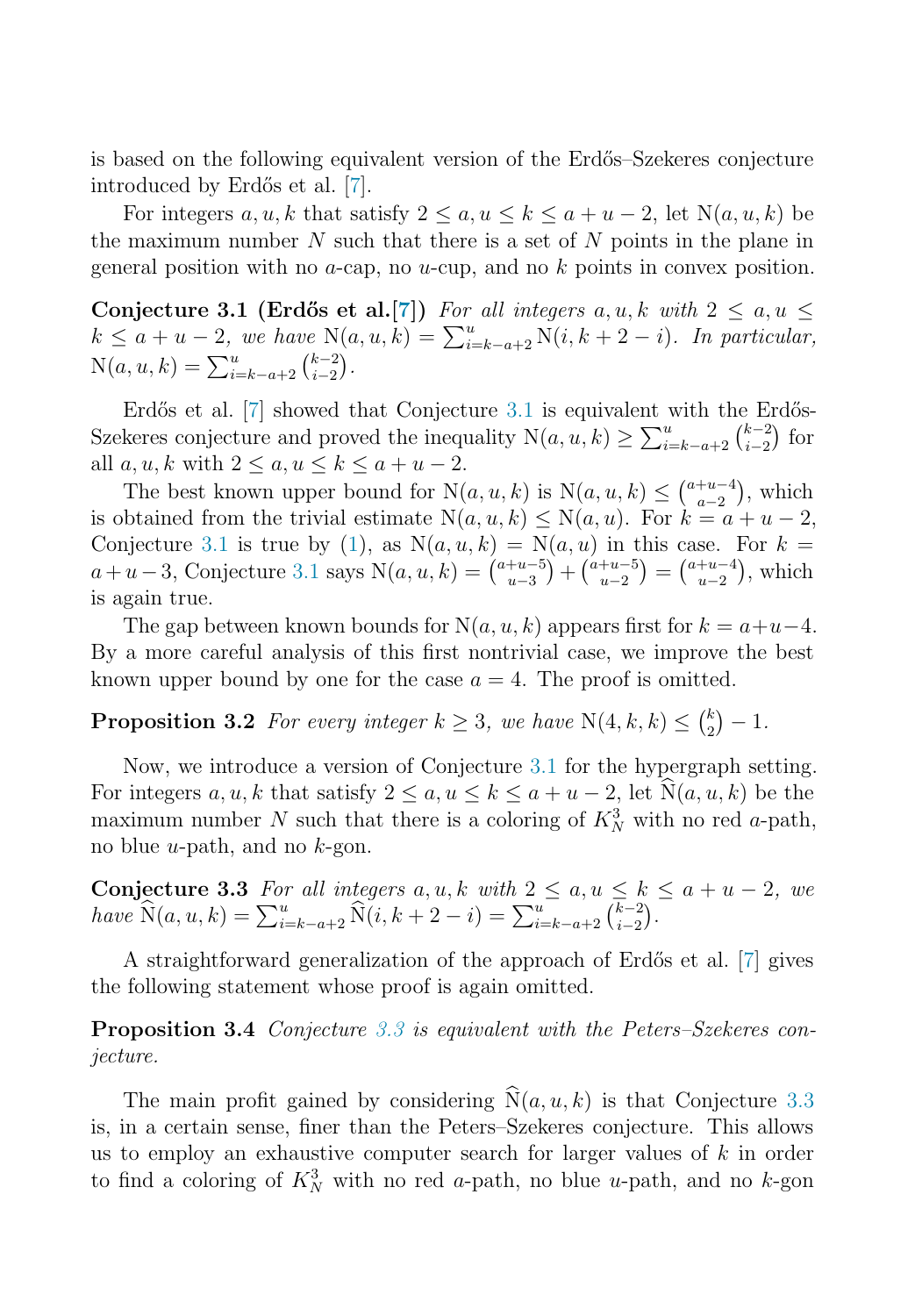for some suitable integers  $a, u$ , and  $N > \sum_{i=k-a+2}^{u} {k-2 \choose i-2}$ . This will disprove Conjecture [3.3](#page-3-1) and, by Proposition [3.4,](#page-3-2) the Peters–Szekeres conjecture.

The exhaustive search for extremal colorings is performed by SAT solvers. We use a SAT encoding of the following decision problem: for given integers  $a, u, k, N \geq 3$ , is there a coloring of  $K_N^3$  with no red a-path, no blue u-path, and no k-gon?

## 4 Results

In our experiments we use the *Glucose* SAT solver [\[1\]](#page-5-0), the winner of the certified UNSAT category of the SAT 2013 competition [\[2\]](#page-5-1). All experiments were conducted on a computer equipped with Intel Xeon E5-1620 CPU running at 3.60GHz and 63GB of RAM.

We found a coloring c of  $K_{17}^3$  with no red 4-path and no 7-gon. This refutes Conjecture [3.3](#page-3-1) for  $a = 4$  and  $u = k = 7$ . It follows from the proof of Proposition [3.4](#page-3-2) that the coloring c can be extended to a coloring of  $K_{33}^3$ with no 7-gon, therefore we refute the Peters–Szekeres conjecture as well. Our experiments showed that every coloring of  $K_{18}^3$  contains either a red 4-path or a 7-gon, i. e.,  $\hat{N}(4, 7, 7) = 17$ .

By running additional tests, we obtained further counterexamples to Con-jecture [3.3.](#page-3-1) We found colorings that give  $\widehat{N}(5, 6, 7) \ge 26$ ,  $\widehat{N}(5, 7, 7) \ge 27$ ,  $\widehat{N}(6, 6, 7) \ge 31, \widehat{N}(6, 7, 7) \ge 32, \text{ and even } \widehat{N}(7, 7, 7) \ge 33.$  We also obtained the bound  $\hat{N}(4, 8, 8) > 23$  that provides a counterexample to Conjecture [3.3](#page-3-1) and to the Peters–Szekeres conjecture for  $k = 8$ . For  $k > 8$ , the input formulas become too large for the SAT solver, even in the case  $a = 4$  and  $u = k = 9$ .

Our experiments verify Conjecture [3.3](#page-3-1) for  $k = 6$  and for all possible values of a and u, except for the case  $a = u = k$ . In this case the solver did not terminate on 17 vertices even after 266 hours of computation.

We also run tests to explore the validity of Conjecture [3.1.](#page-3-0) Our approach is based on a restriction of the setting of Conjecture [3.3](#page-3-1) to pseudolinear colorings. A coloring c' of  $K_N^3$  is pseudolinear if every 4-tuple of vertices of  $K_N^3$ induces a realizable coloring of  $K_4^3$  in  $c'$ . Clearly, every realizable coloring is pseudolinear.

Peters and Szekeres [\[10\]](#page-6-2) call pseudolinear colorings 'signatures that satisfy geometric constraints'. However, we feel that the term 'pseudolinear coloring' is more accurate, as such colorings of  $K_N^3$  are in one-to-one correspondence with *pseudolinear x-monotone drawings* of  $K_N$ , see [\[3,](#page-6-5) Theorem 3.2].

Considering only pseudolinear colorings in our experiments, we verified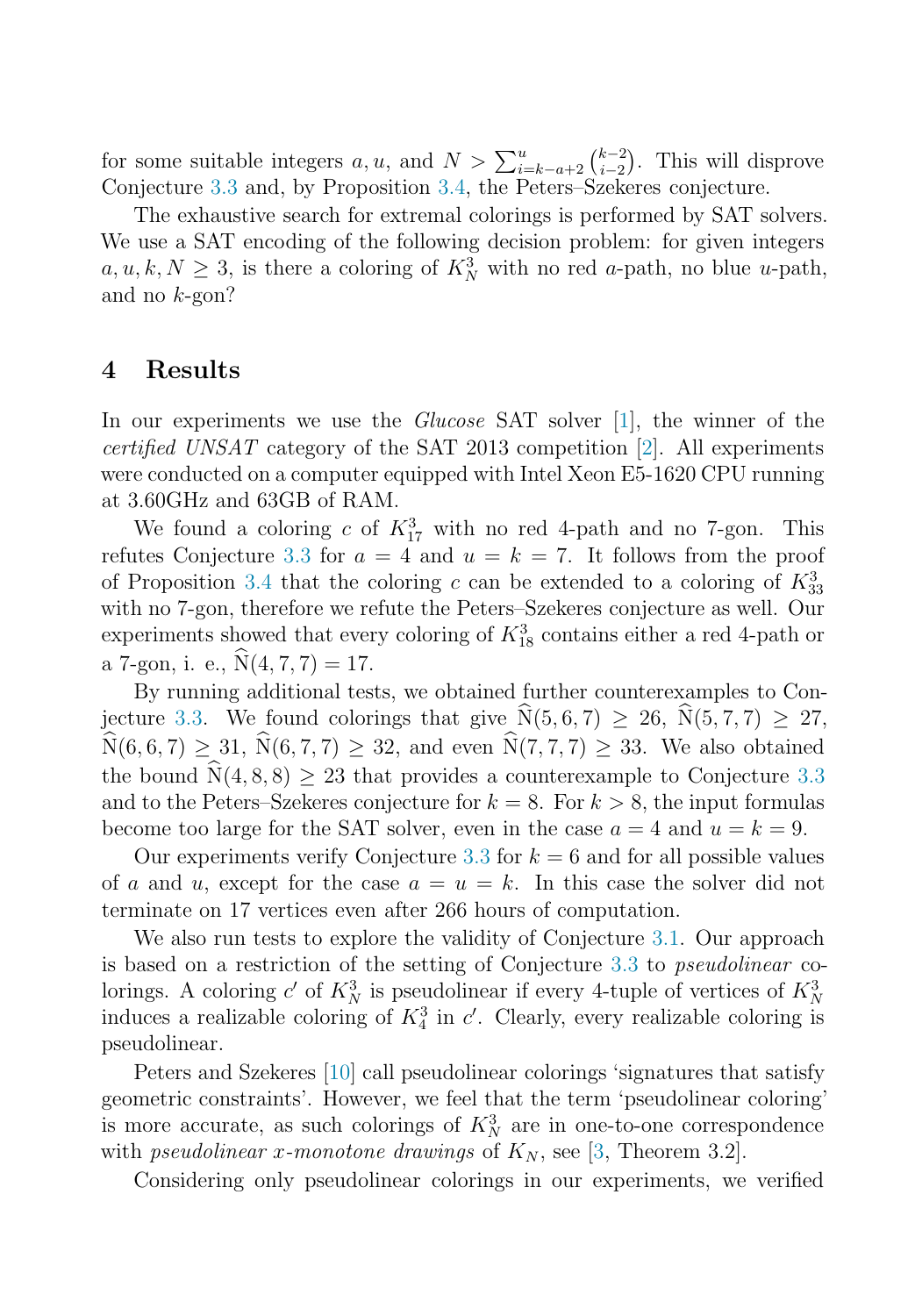Conjecture [3.1](#page-3-0) in the cases  $a = 4$ ,  $u = k = 7$  and  $a = 4$ ,  $u = k = 8$ . That is, we have  $N(4, 7, 7) = 16$  and  $N(4, 8, 8) = 22$ . For pseudolinear colorings, all our results matched the values from Conjecture [3.1.](#page-3-0) All colorings obtained by our experiments can be found in [\[4\]](#page-6-6).

#### 5 Final remarks

The following strengthening of the Erdős–Szekeres conjecture, introduced by Peters and Szekeres [\[10\]](#page-6-2), remains open: for every  $k \geq 2$ , is it true that every pseudolinear coloring of  $K_N^3$  with  $N = 2^{k-2} + 1$  contains a k-gon? Similarly, Goodman and Pollack [\[9\]](#page-6-7) conjectured that for every  $k \geq 2$  the number  $ES(k)$ equals the maximum N for which there is a pseudolinear coloring of  $K_N^3$  with no k-gon. Note that the Goodman-Pollack conjecture might be true even if the previous strengthening is not.

None of the counterxamples for Conjecture [3.3](#page-3-1) is pseudolinear. If there was a pseudolinear coloring c that refutes Conjecture [3.3,](#page-3-1) then we could use the proof of Proposition [3.4](#page-3-2) and extend  $c$  to a counterexample to the strengthening above. If c was realizable, then it would give a counterexample even to the Erdős–Szekeres conjecture.

Another possible direction for further research is to improve the bounds for  $ES(k)$  and, possibly, to recognize some structure behind the colorings that we found. For sufficiently large k, this could lead to a general construction of colorings of  $K_N^3$  with no k-gon for  $N > 2^{k-2} + 1$ .

## Acknowledgement

We would like to thank to Marek Eliáš, Jan Kynčl, and Zuzana Patáková for inspiring discussions about the problem and participation in our meetings during the early stages of the research and to Andreas Holmsen for suggestions to improve this paper.

#### <span id="page-5-0"></span>References

- <span id="page-5-1"></span>[1] Audemard, G., and L. Simon, Glucose 2.3 in the SAT 2013 Competition, Department of Computer Science Series of Publications B vol. B-2013-1, University of Helsinki (2013), 42–43.
- $[2]$  Balint, A., A. Belov, M. J. H. Heule, and M. Järvisalo (eds.), "Proceedings of SAT Competition 2013; Solver and Benchmark Descriptions," Department of